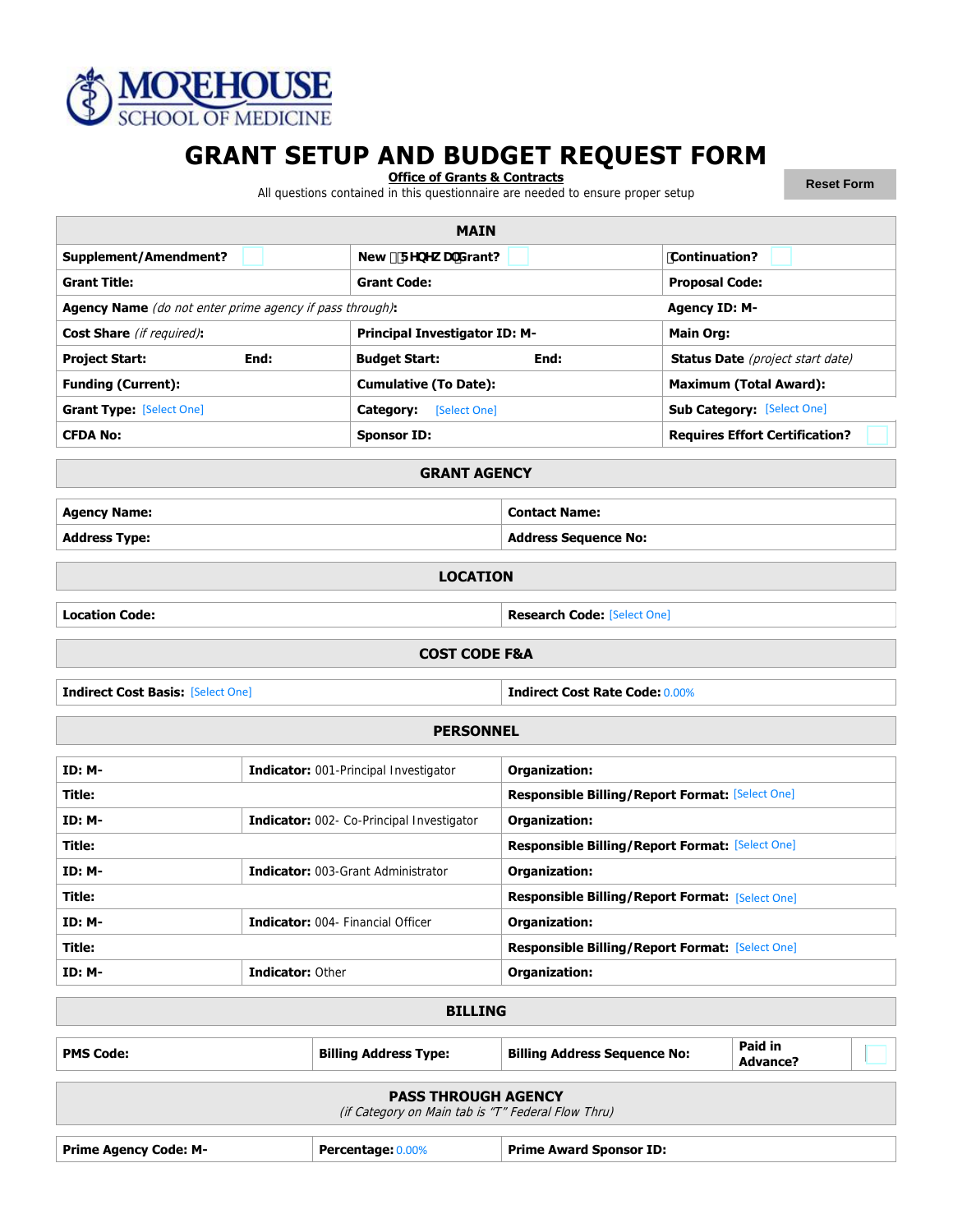| <b>FTMFUND</b> |  |
|----------------|--|
|                |  |
|                |  |

<u> Tanzania (h. 1878).</u>

|                                  | <u>FIMFUND</u>                                              |                                                |                                        |  |  |
|----------------------------------|-------------------------------------------------------------|------------------------------------------------|----------------------------------------|--|--|
| <b>Fund Code:</b>                | <b>Fund Title:</b>                                          |                                                |                                        |  |  |
| <b>Unbilled AR: 12197</b>        | <b>Revenue Acct:</b>                                        |                                                | Cash Receipt Bank Code: 11             |  |  |
| <b>Default Org:</b>              | <b>Default Prog:</b>                                        |                                                | Multiple Fund Bal Indicator: Fund Type |  |  |
|                                  | <b>FRMFUND</b>                                              |                                                |                                        |  |  |
| <b>Budget Period Start Date:</b> |                                                             | <b>Budget Period End Date:</b>                 |                                        |  |  |
|                                  | Ensure Cost Codes are filled in from Grant Maintenance form |                                                | <b>Billed AR: 12198</b>                |  |  |
|                                  | <b>FRAEVGA</b>                                              |                                                |                                        |  |  |
| <b>Event Code Bill: BILL</b>     | <b>Event Code Financial Report: REPORT</b>                  | <b>Event Code Non-Financial Report: NONFIN</b> |                                        |  |  |
| <b>Frequency Bill: Annually</b>  | <b>Frequency Financial Report:</b><br>Annually              | <b>Frequency Non-Financial Report:</b>         | Annually                               |  |  |
| .                                | _ _ _ _ _ _                                                 |                                                |                                        |  |  |

| Date frm/to Bill:                                   | Date frm/to Fin. Report: |                           |           | Date frm/to Non-Fin. Report: |                                      |  |
|-----------------------------------------------------|--------------------------|---------------------------|-----------|------------------------------|--------------------------------------|--|
| <b>Payment Method Type Bill:</b> Cost Reimbursement |                          |                           |           | <b>Bill Format: GENB</b>     |                                      |  |
| <b>Bill Responsible Person:</b>                     |                          | Fin. Report Resp. Person: |           |                              | <b>Non-Fin. Report Resp. Person:</b> |  |
| Is this funding renewable?                          |                          | Yes                       | <b>No</b> |                              |                                      |  |